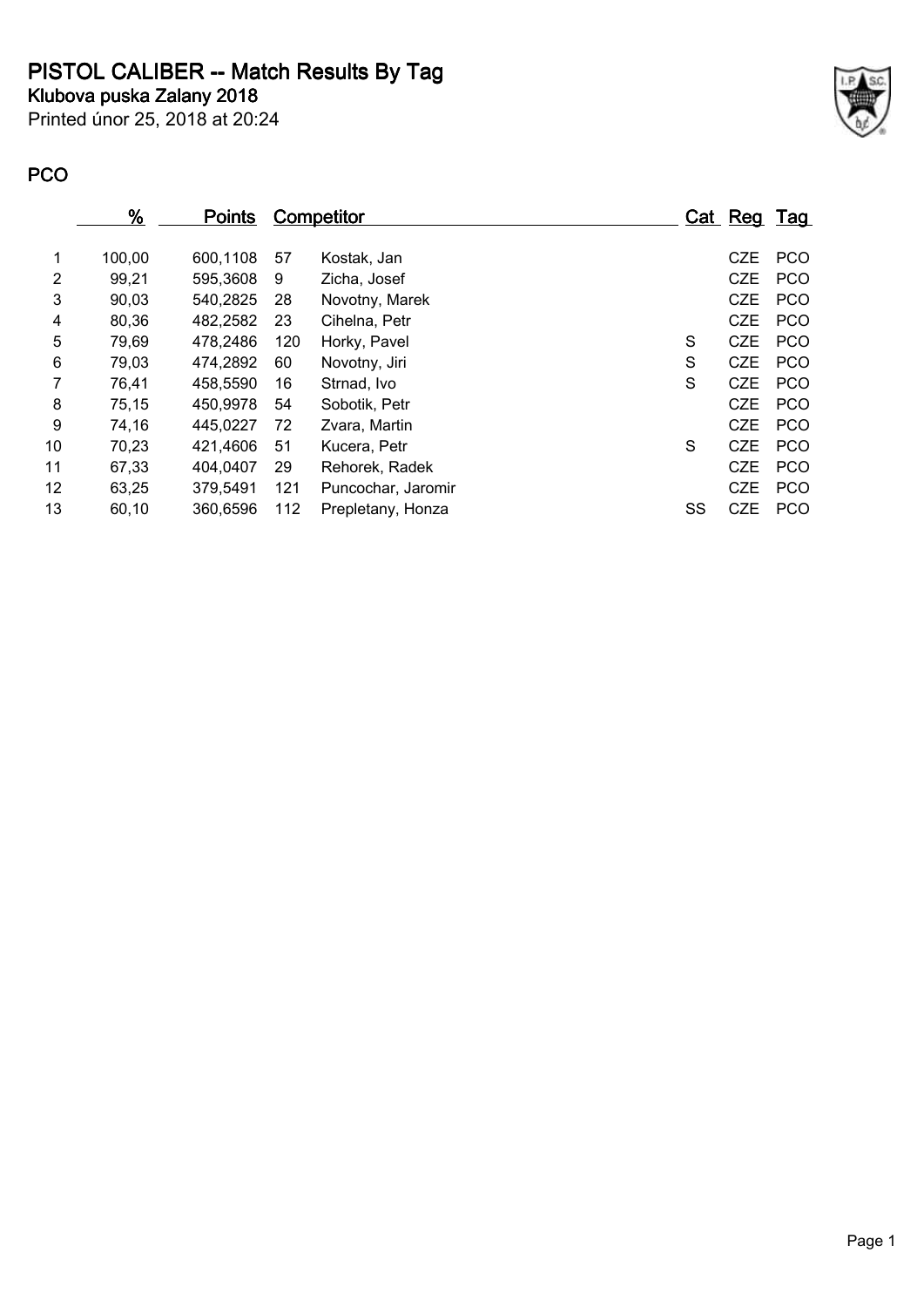Printed únor 25, 2018 at 20:24

## **PPC**

| ℅      | <b>Points Competitor</b> |                              |           | Cat Reg Tag |  |
|--------|--------------------------|------------------------------|-----------|-------------|--|
| 100.00 |                          | 394,4372 109 Pospisil, Lukas |           | CZE PPC     |  |
| 96.88  |                          | 382,1486 127 Sykora, Petr    | $S_{\rm}$ | CZE PPC     |  |